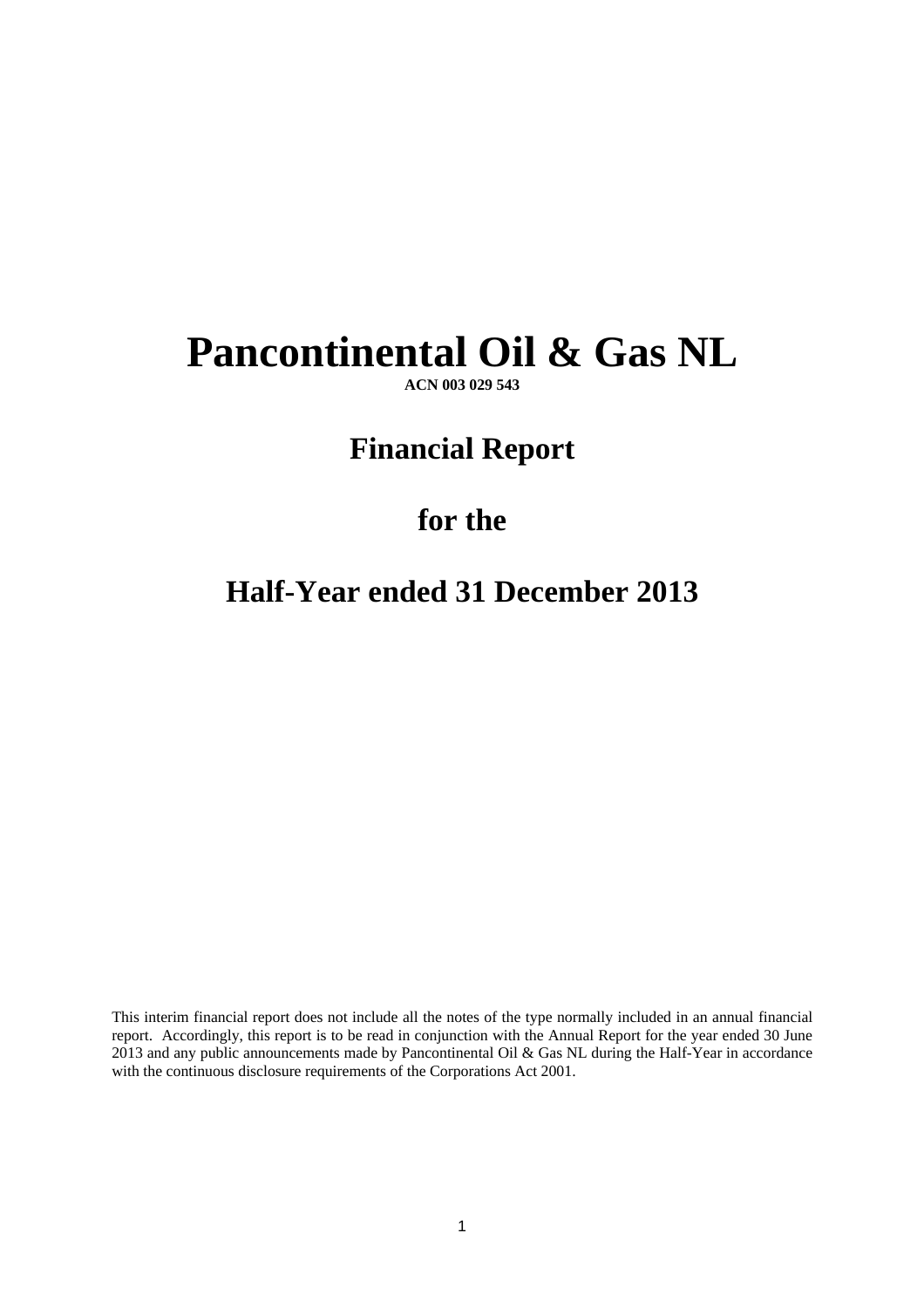# **Directors' Report 31 December 2013**

The Directors present their Report on the consolidated entity consisting of Pancontinental Oil & Gas NL ("Pancontinental" or "the Company") and the entities it controlled at the end of or during the Half-Year ended 31 December 2013.

The names and particulars of Directors and Officers of the Company during the whole of the Half-Year and up to the date of this Report are:

| <b>Name</b>                                                                           | <b>Particulars</b>             |
|---------------------------------------------------------------------------------------|--------------------------------|
|                                                                                       |                                |
| <b>Henry David Kennedy</b>                                                            | Chairman                       |
| Geologist and Company Director with extensive commercial and technical                |                                |
| experience in resource companies.                                                     |                                |
| Appointed 31 August 1999                                                              |                                |
|                                                                                       |                                |
| <b>Roy Barry Rushworth</b>                                                            | <b>Chief Executive Officer</b> |
| Petroleum Geologist with extensive experience and involvement in the oil and gas      | & Executive Director           |
| exploration industry.                                                                 |                                |
| Appointed 10 August 2005 (as Director)                                                |                                |
|                                                                                       |                                |
| <b>Ernest Anthony Myers</b>                                                           | <b>Finance Director</b>        |
| Certified Practicing Accountant with over 30 years management, financial and          |                                |
| administration experience in the resources industry.                                  |                                |
| Appointed 5 January 2009                                                              |                                |
|                                                                                       |                                |
| <b>Anthony Robert Frederick Maslin</b>                                                | Non-Executive Director         |
| Stockbroker with corporate experience in both management and promotion, along         |                                |
| with an extensive understanding of financial markets.                                 |                                |
| Appointed 17 December 2010                                                            |                                |
|                                                                                       |                                |
| <b>Vesna Petrovic</b>                                                                 | <b>Company Secretary</b>       |
| Certified Practicing Accountant with experience in the resources sector, particularly |                                |
| with companies involved in Africa.                                                    |                                |
| Appointed 16 April 2010                                                               |                                |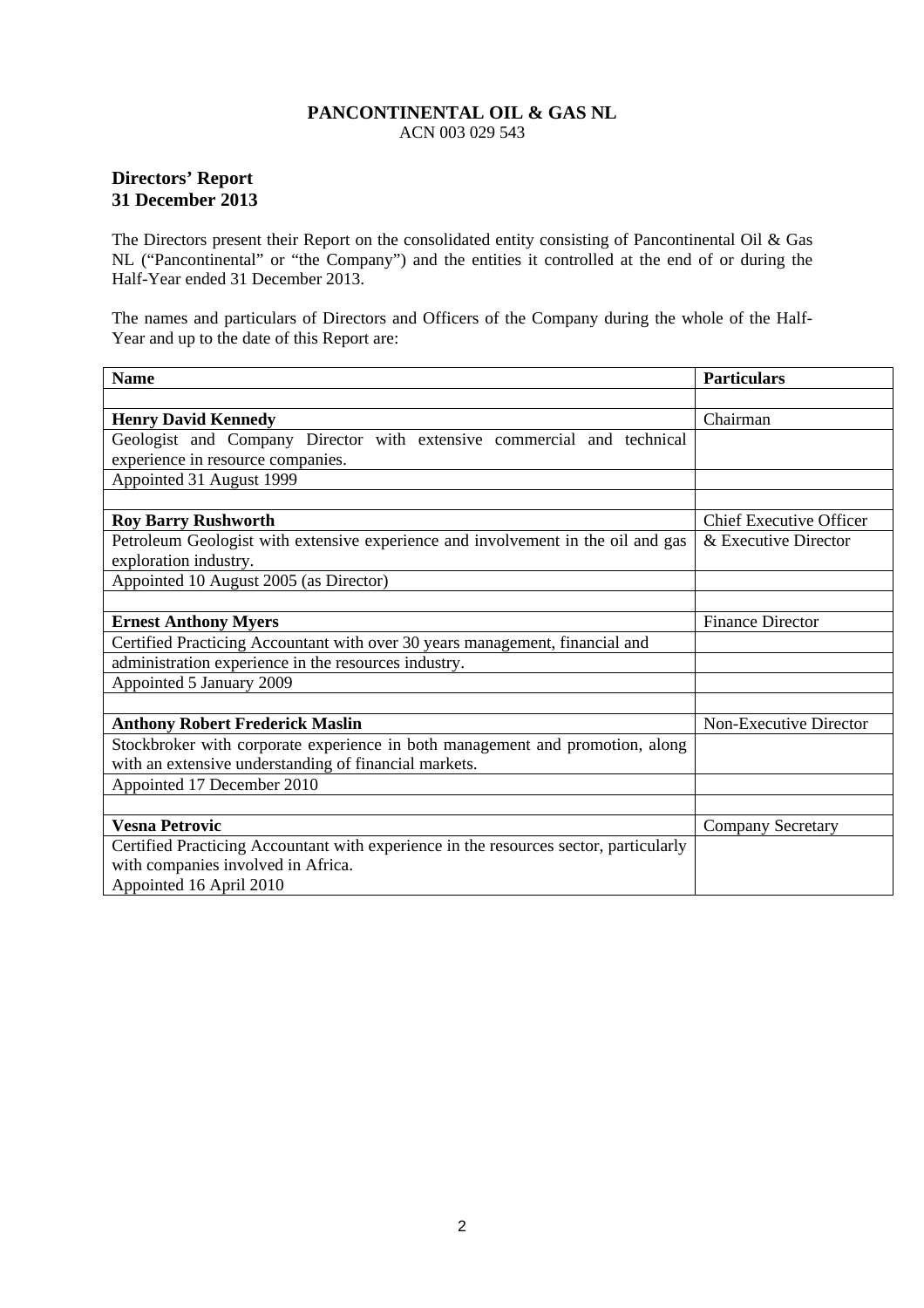# **Directors' Report 31 December 2013**

#### **Review and Results of Operations**

The review of the Consolidated Entity's operations during the Half-Year ended 31 December 2013 is as follows.

*Financial* 

| Revenue                               | 907.704     |
|---------------------------------------|-------------|
| <b>Expenses</b>                       | (9,674,384) |
| Operating profit/(loss)               | (8,766,680) |
| Income Tax                            |             |
| Operating profit/(loss) for Half-Year | (8,766,680) |

#### **Review of Operations**

During the Half-Year Pancontinental maintained its focus on oil and gas exploration in Kenya and Namibia.

The activities undertaken during the period are detailed as follows:

### **KENYA OFFSHORE BLOCK L8**

Until recently the Production Sharing Contract (PSC) participants in Kenya Offshore Block L8 consisted of Apache Corporation as operator ("Apache") 50%, Origin 20%, Pancontinental 15% and Tullow Oil 15%.

The expiry date of the Block was 21 January 2014. Unfortunately Apache, having decided not to carry out further exploration under the PSC, would not participate in any further discussions and the Kenyan Ministry considers that the PSC has now expired.

Pancontinental has had initial scoping talks with the Ministry and has requested to enter into negotiations with the Ministry and a potential co-venturer for the grant of a new PSC in respect of Block L8.

### **KENYA OFFSHORE BLOCK L10A**

*Pancontinental Oil & Gas NL – 18.75%* 

Kenya Offshore Block L10A has an area of 4,962.03 sq km in water depths of 200 to 1,900m**.**

During the half-year the main focus and activity was on planning and preparing for the drilling of the Sunbird-1 Well over a Miocene Pinnacle Reef. Sunbird is about 50km from the port of Mombasa and in relatively shallow water. The well is managed by Joint Venture operator BG Group, using the drillship Deepsea Metro 1. Sunbird-1 was spudded on 6 January 2014 and is expected to take 50 to 60 days to drill to 3,000m below sea level, with an option to extend to 3,700m. Water depth is 723m. Drilling operations are ongoing at the date of this report.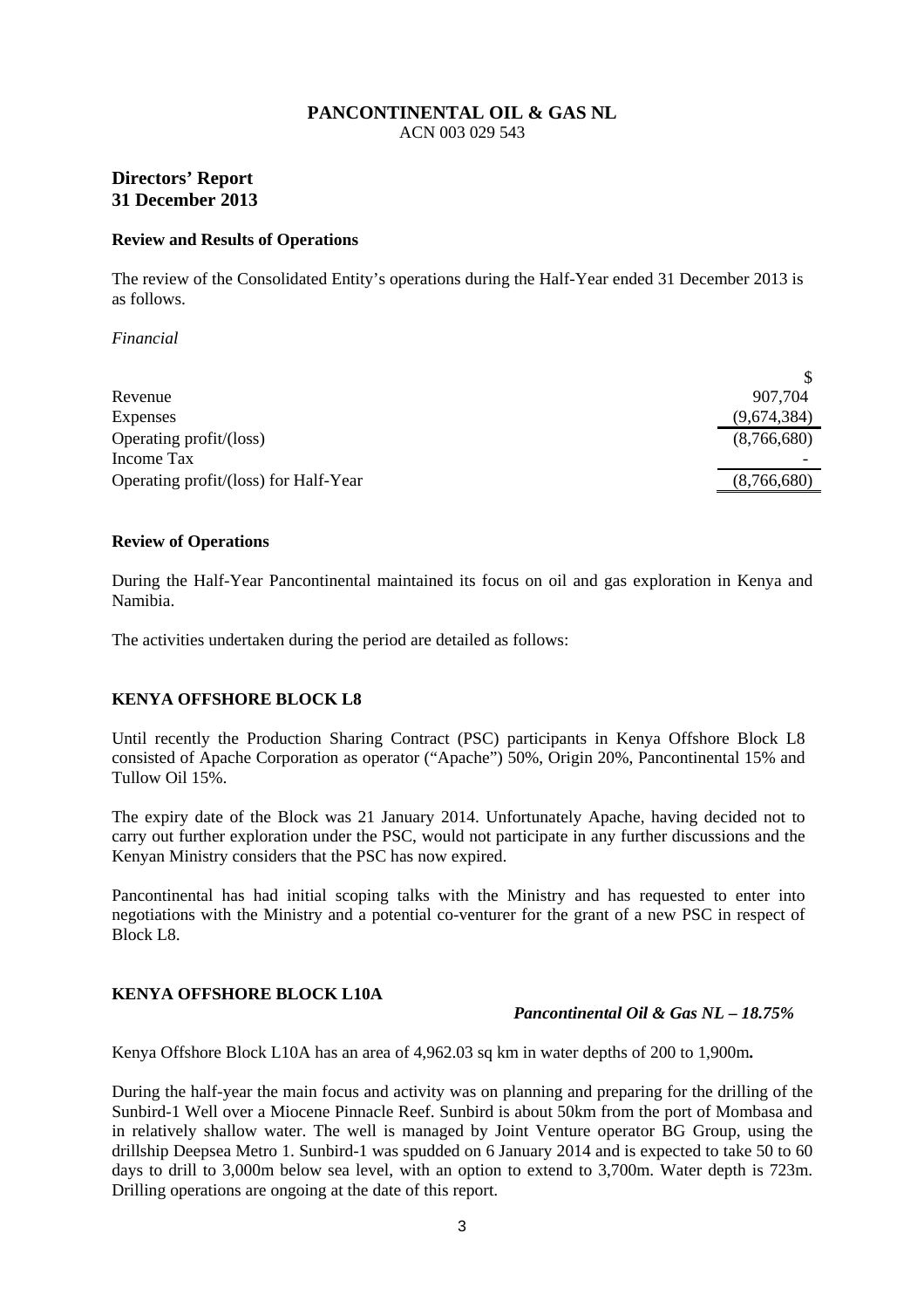The participants in the joint venture are: BG Group (Operator) 50.00%<br>PTTEP 31.25% 31.25% Pancontinental 18.75%



*Figure 1: Seismic Cross Section through L10A / L10B Miocene Reef Prospects* 

# **KENYA OFFSHORE BLOCK L10B**

*Pancontinental Oil & Gas NL – 15%*

Kenya Block L10B has an area of 5,585.35 sq km in water depths of 200 to 1,900m**.**

BG Group, as operator of the Block, continued to map Prospects and Leads using the 4,800 sq km of high-quality 3D seismic data acquired over the past two years.

The participants in the joint venture are:

| <b>BG</b> Group (Operator) | 45% |
|----------------------------|-----|
| <b>PTTEP</b>               | 15% |
| Premier Oil                | 25% |
| Pancontinental             | 15% |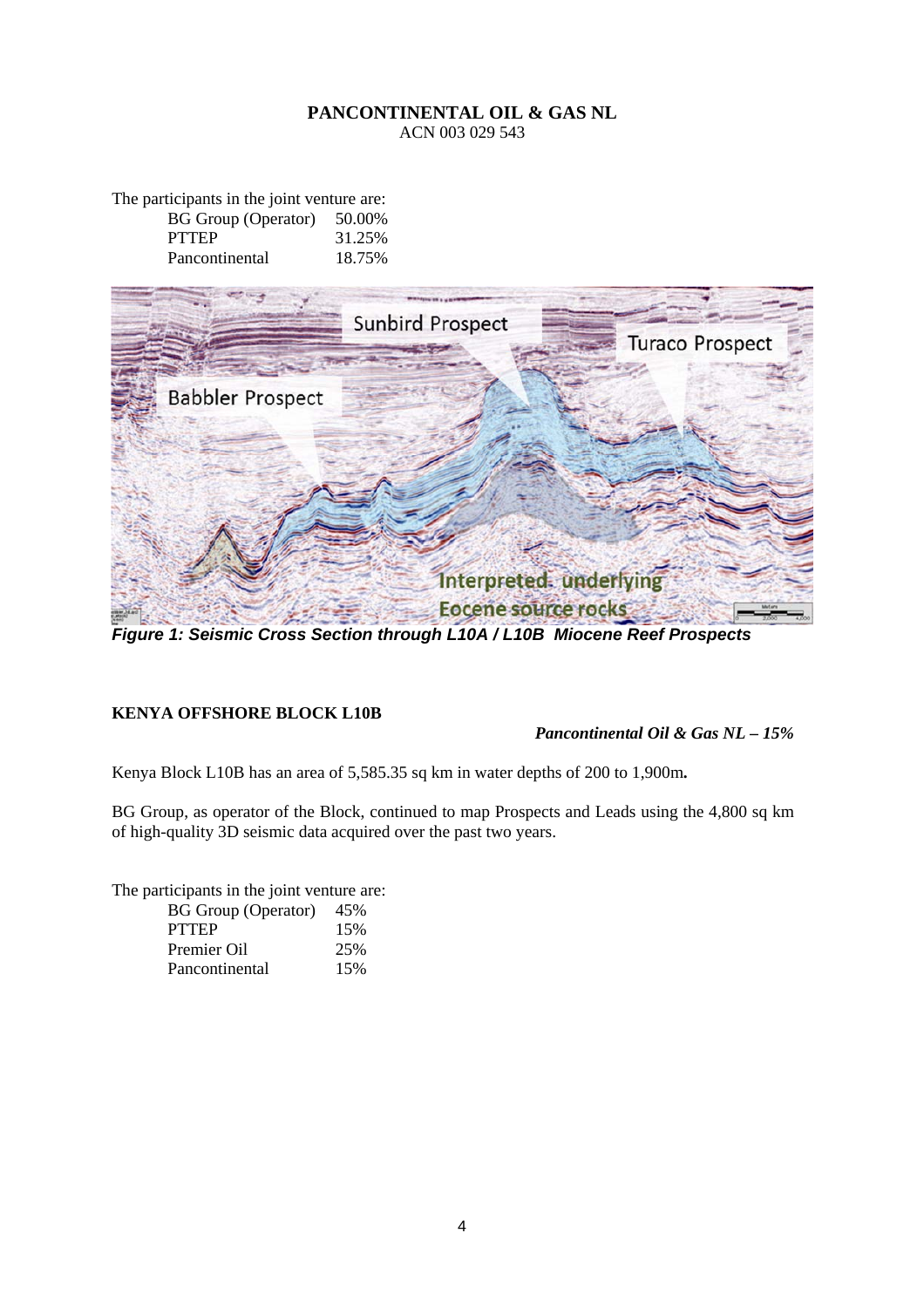

*Figure 2: Map of L10A and L10B Prospects and Leads*

# **KENYA OFFSHORE BLOCK L6**

### *Pancontinental Oil & Gas NL – 40% Offshore*

The L6 licence covers approximately 5,010 sq km, with about one quarter onshore and the rest offshore to 400 meters water depth. L6 is areally and geologically continuous to L8.

Area L6 off the Kenyan coast lies in the Lamu Basin and within the Tana River delta, north of recent world-scale natural gas discoveries off the coasts of Mozambique and Tanzania.

The L6 joint venture is operated by FAR Limited (ASX: FAR), with a 60% interest and is currently seeking a farminee.

### **KENYA ONSHORE BLOCK L6**

### *Pancontinental Oil & Gas NL – 16% Onshore*

In early February 2014 the Joint Venture entered a farm-in agreement for the onshore portion of Kenyan exploration area Block L6 in the Lamu Basin. Block L6 is partly onshore and partly offshore.

Under the terms agreed with farminee Milio E&P Limited ("Milio") and Milio International, the current joint venture parties including Pancontinental will be fully funded through drilling and testing an onshore exploration well in Block L6 with an expected spud date in early 2015.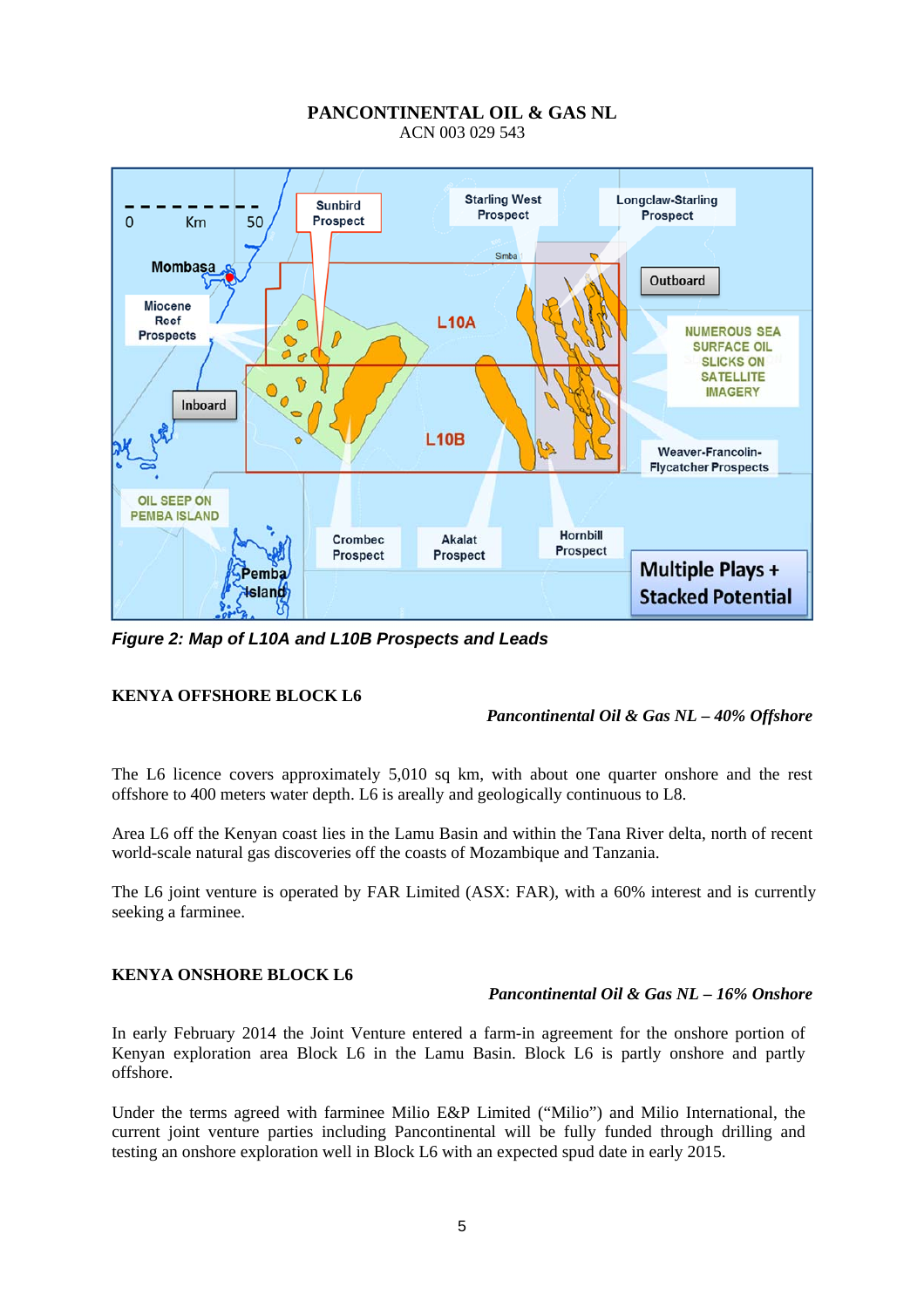In addition, before the well, the current joint venture parties will be fully funded through the acquisition, processing and interpretation of a regional 1,000km of 2D seismic survey aimed to confirm at least three prospects as drilling targets. The seismic programme is expected to commence in April 2014.

In consideration of Milio funding that work, Milio will earn a sixty percent (60%) participating interest in the onshore portion of Block L6. Milio will not earn any interest in the offshore portion of Block L6. Milio will become the Operator of the onshore portion.

The participants in the joint venture are:

| Milio (Operator) | 60% |
|------------------|-----|
| <b>FAR</b>       | 24% |
| Pancontinental   | 16% |



**Figure 3: Map of Prospects and leads in L6 Licence Area**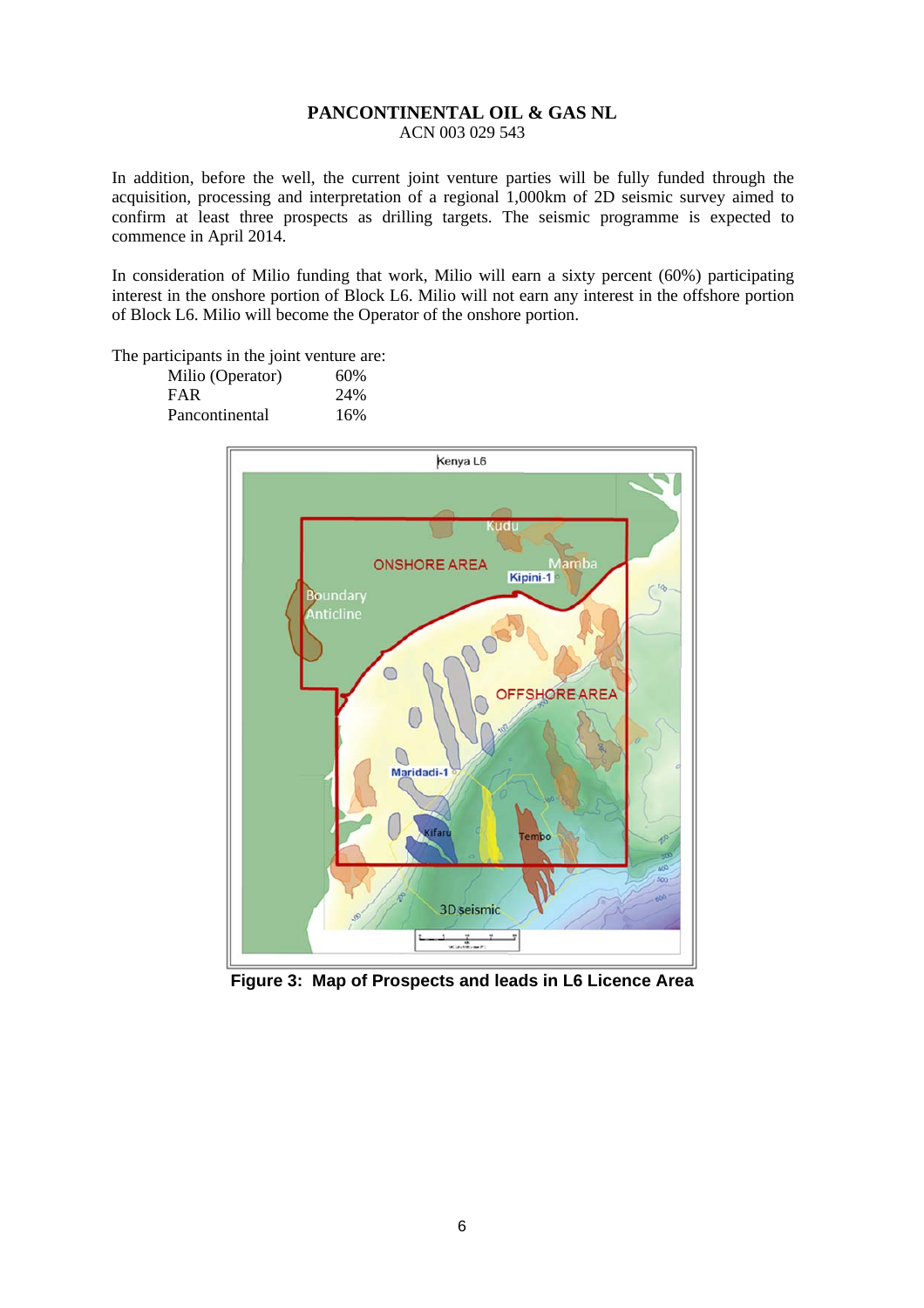#### **NAMIBIA**

# **OFFSHORE WALVIS BASIN EL 0037**

#### *Pancontinental Oil & Gas NL - 30%*

Petroleum Exploration Licence No. 0037 ("EL 0037") covers approximately 17,295 sq km in the Walvis Basin offshore northern Namibia.

The Namibia EL 0037 consortium consists of -

| Tullow Kudu Limited <sup>1</sup> (Operator)   | 65% |
|-----------------------------------------------|-----|
| Pancontinental Namibia (Pty) Ltd <sup>2</sup> | 30% |
| Paragon Oil & Gas (Pty) Ltd <sup>3</sup>      | 5%  |

1 Tullow Kudu Limited is a wholly owned subsidiary of Tullow Oil plc

2 Pancontinental Namibia (Pty) Ltd is a wholly owned subsidiary of Pancontinental Oil & Gas NL 3 Paragon Oil & Gas (Pty) Ltd is a wholly owned subsidiary of Paragon Investment Holding's (Pty) Ltd



*Figure 4 - Licence areas offshore Namibia*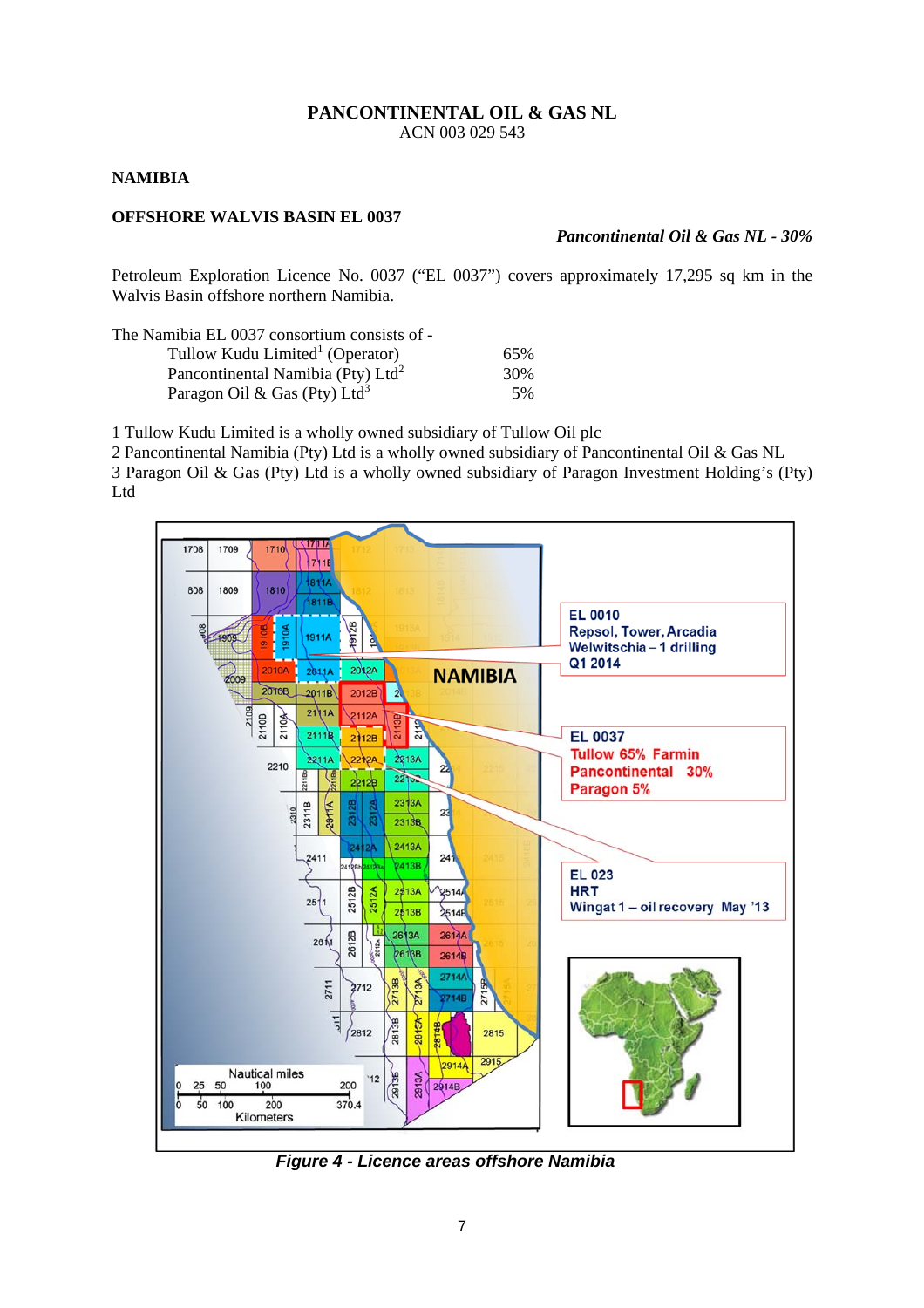ACN 003 029 543

## **Commencement of 3D and 2D Seismic Acquisition under Farmin by Tullow Oil**

On 17 January 2014 Tullow commenced a 3D seismic survey in Licence area EL 0037 offshore Namibia.

The 3D acquisition will cover approximately 3,000 sq km and a second acquisition phase of 2D data will cover approximately 1,000 line km. The total acquisition is expected take up to 120 days. The survey is using the seismic acquisition vessel Polarcus Asima (see Figure 5).

Tullow Oil farmed-in to EL 0037 in September 2013 and subsequently identified a number of geological Leads to be covered by the 3D survey. Pancontinental retains a 30% free-carried interest through the surveys and one optional well to be drilled by Tullow, for Tullow to retain its 65% interest. Pancontinental estimates that Tullow's farmin expenditure may be up to US\$130 million (100% basis) for the full work programme.



*Figure 5 - Seismic Survey Vessel Polarcus Asima*

# **AUSTRALIAN PROJECTS**

# **EP 104 / R1 ONSHORE CANNING BASIN**

*Pancontinental Oil & Gas NL – 11.11%* 

No work was carried out during the half-year.

# **L15 ONSHORE CANNING BASIN**

# *Pancontinental Oil & Gas NL – 12%*

Pancontinental and its co-venturers have been granted Petroleum Production Licence L15 over the West Kora-1 oil discovery well in the Canning Basin of Western Australia. The licence is for 21 years commencing 1 April 2010.

West Kora-1 was drilled in 1984 and produced some 20,000 Barrels of oil during an extended production test, commencing at a rate of 350 BOPD.

The L15 Joint Venture is considering the viability of upgrading the existing production facility to restore oil production from West Kora -1.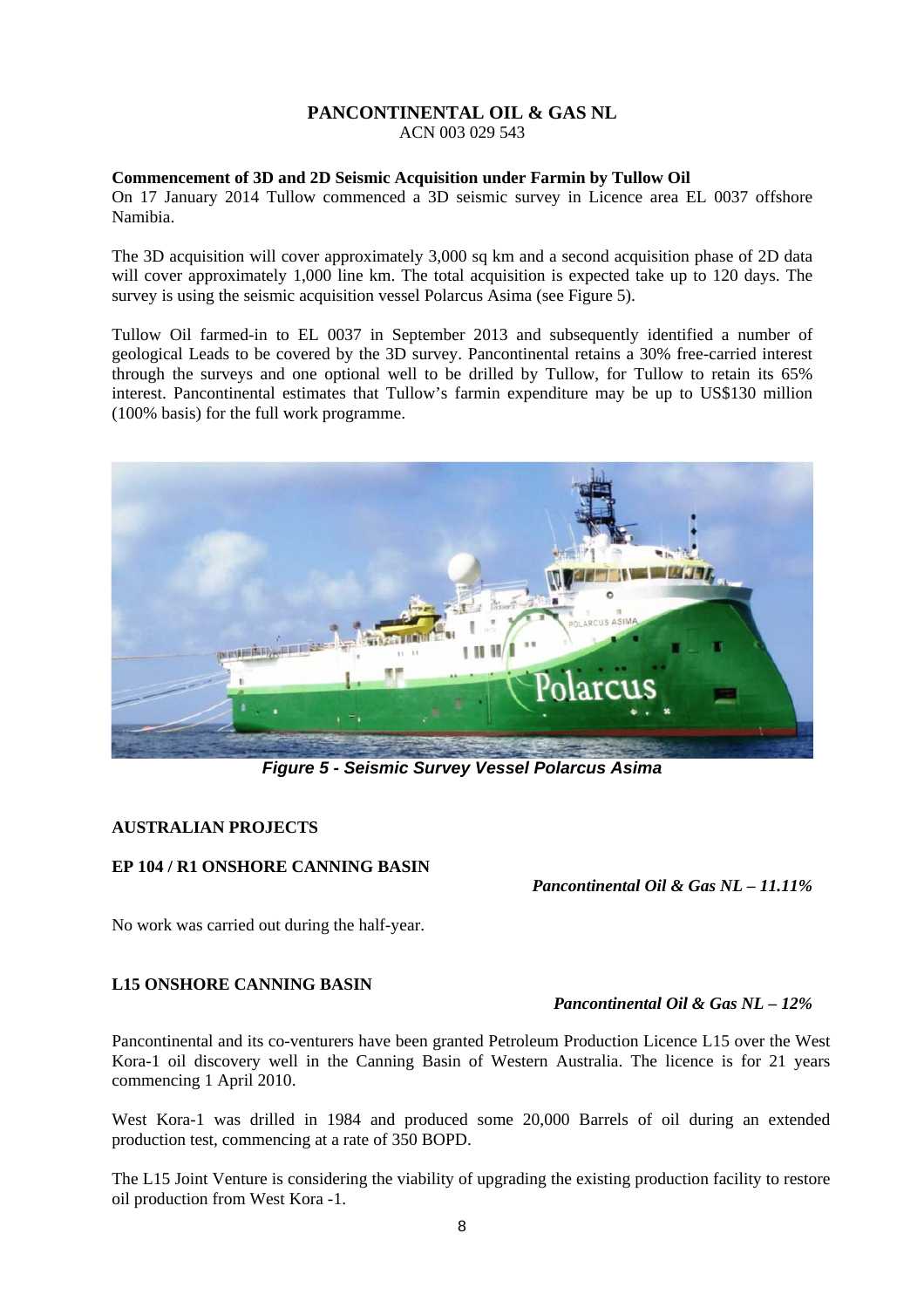ACN 003 029 543

#### **EP 424 OFFSHORE CARNARVON BASIN**

# *Pancontinental Oil & Gas NL – 38.462%*

EP 424 contains the Baniyas prospect which straddles the adjoining acreage. Commercial negotiations to gain access to the entire Baniyas prospect have reached a point where there is little likelihood that the adjoining acreage can be secured. This project is under review.

The EP 424 joint venture consists of:

| <b>Strike Energy (Operator)</b> | 61.538% |
|---------------------------------|---------|
| Pancontinental Oil & Gas NL     | 38.462% |

### **EP 110 ONSHORE CARNARVON BASIN**

*Pancontinental Oil & Gas NL – 38.462%* 

This permit is operated in conjunction with EP-424. The parties in EP-110 have identical equities to those in permit EP-424.

#### **FINANCIAL**

#### **Kenya L8 write off**

As Kenya Block L8 expired on 21 January 2014 and negotiations for a new Production Sharing Contract over the Permit have not yet been concluded, all accumulated exploration expenditure on the Block has been written off.

#### **Changes In State of Affairs**

During the Half-Year ended 31 December 2013, there was no significant change in the entity's state of affairs other than that referred to in the Half-Year Financial Statements or Notes thereto.

This Report is made in accordance with a Resolution of the Directors.

E.a. Myers

E A Myers **Director** PERTH, 12th day of March 2014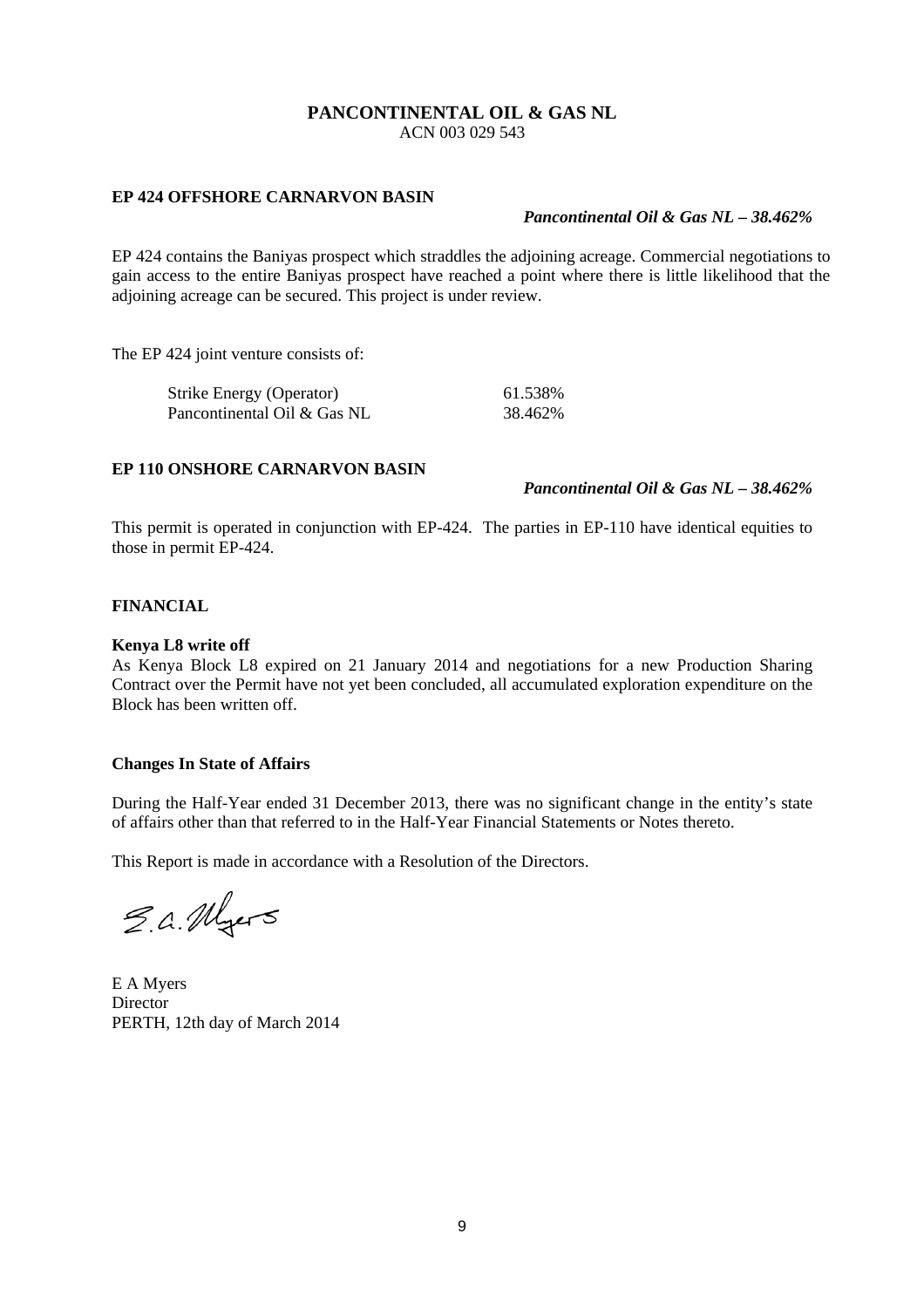

Level 1, Lincoln House, 4 Ventnor Avenue, West Perth WA 6005 P.O. Box 8716, Perth Business Centre WA 6849 Phone (08) 9486 7094 www.rothsayresources.com.au

**The Directors** Pancontinental Oil & Gas NL PO Box 8260 **Perth Business Centre** Perth WA 6849

**Dear Sirs** 

In accordance with Section 307C of the Corporations Act 2001 (the "Act") I hereby declare that to the best of my knowledge and belief there have been:

- no contraventions of the auditor independence requirements of the Act in  $i)$ relation to the audit of the 31 December 2013 interim financial statements; and
- no contraventions of any applicable code of professional conduct in relation  $\mathbf{ii}$ to the audit.

 $\partial U$ 

Graham Swan (Lead auditor)

**Rothsay Chartered Accountants** 

Dated 12 March 2014

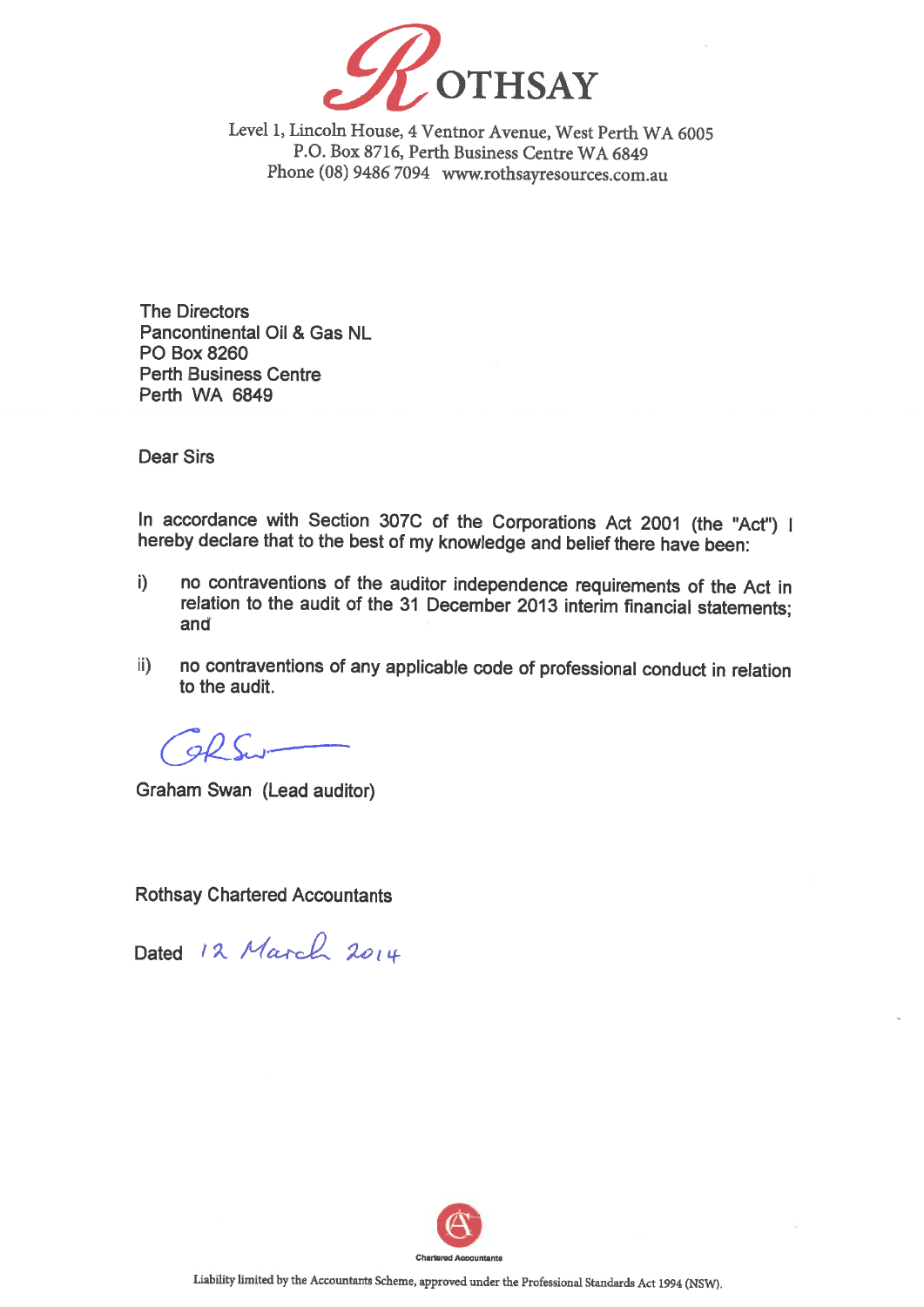

# Level 1, Lincoln House, 4 Ventnor Avenue, West Perth WA 6005 P.O. Box 8716, Perth Business Centre WA 6849 Phone (08) 9486 7094 www.rothsayresources.com.au

## Independent Review Report to the Members of Pancontinental Oil & Gas NL

#### The financial report and directors' responsibility

The interim consolidated financial report comprises the statement of financial position, statement of comprehensive income, statement of changes in equity, cashflow statement, accompanying notes to the financial statements, and the directors' declaration for Pancontinental Oil & Gas NL for the half-year ended 31 December 2013.

The Company's directors are responsible for the preparation and fair presentation of the consolidated financial report in accordance with Australian Accounting Standard AASB 134 Interim Financial Reporting and the Corporations Act 2001. This includes responsibility for the maintenance of adequate accounting records and internal controls that are designed to prevent and detect fraud and error, and for the accounting policies and accounting estimates inherent in the financial report.

#### Review approach

We conducted our review in accordance with Auditing Standard on Review Engagements ASRE 2410 Review of an Interim Financial Report Performed by the Independent Auditor of the Entity, in order to state whether, on the basis of the procedures described, we have become aware of any matter that makes us believe that the interim consolidated financial report is not in accordance with the Corporations Act 2001 including: giving a true and fair view of the consolidated financial position as at 31 December 2013 and the performance for the half year ended on that date; and complying with Australian Accounting Standard AASB 134 Interim Financial Reporting and the Corporations Regulations 2001. As auditor of Pancontinental Oil & Gas NL, ASRE 2410 requires that we comply with the ethical requirements relevant to the audit of the annual financial report.

A review of an interim financial report consists of making enquiries, primarily of persons responsible for financial and accounting matters, and applying analytical and other review procedures. A review is substantially less in scope than an audit conducted in accordance with Australian Auditing Standards and consequently does not enable us to obtain assurance that we would become aware of all significant matters that might be identified in an audit. Accordingly we do not express an audit opinion.

#### Independence

In conducting our review we have complied with the independence requirements of the Corporations Act 2001.

#### **Conclusion**

Based on our review, which is not an audit, we have not become aware of any matter that makes us believe that the interim consolidated financial report of Pancontinental Oil & Gas NL is not in accordance with the Corporations Act 2001, including:

- giving a true and fair view of the consolidated financial position as at 31 December 2013 and of the  $\bullet$ performance for the half-year ended on that date; and
- complying with Australian Accounting Standard AASB134 Interim Financial Reporting and the Corporations Regulations 2001.

Rothsay

**Graham R Swan** Partner

Dated 12 March 2014

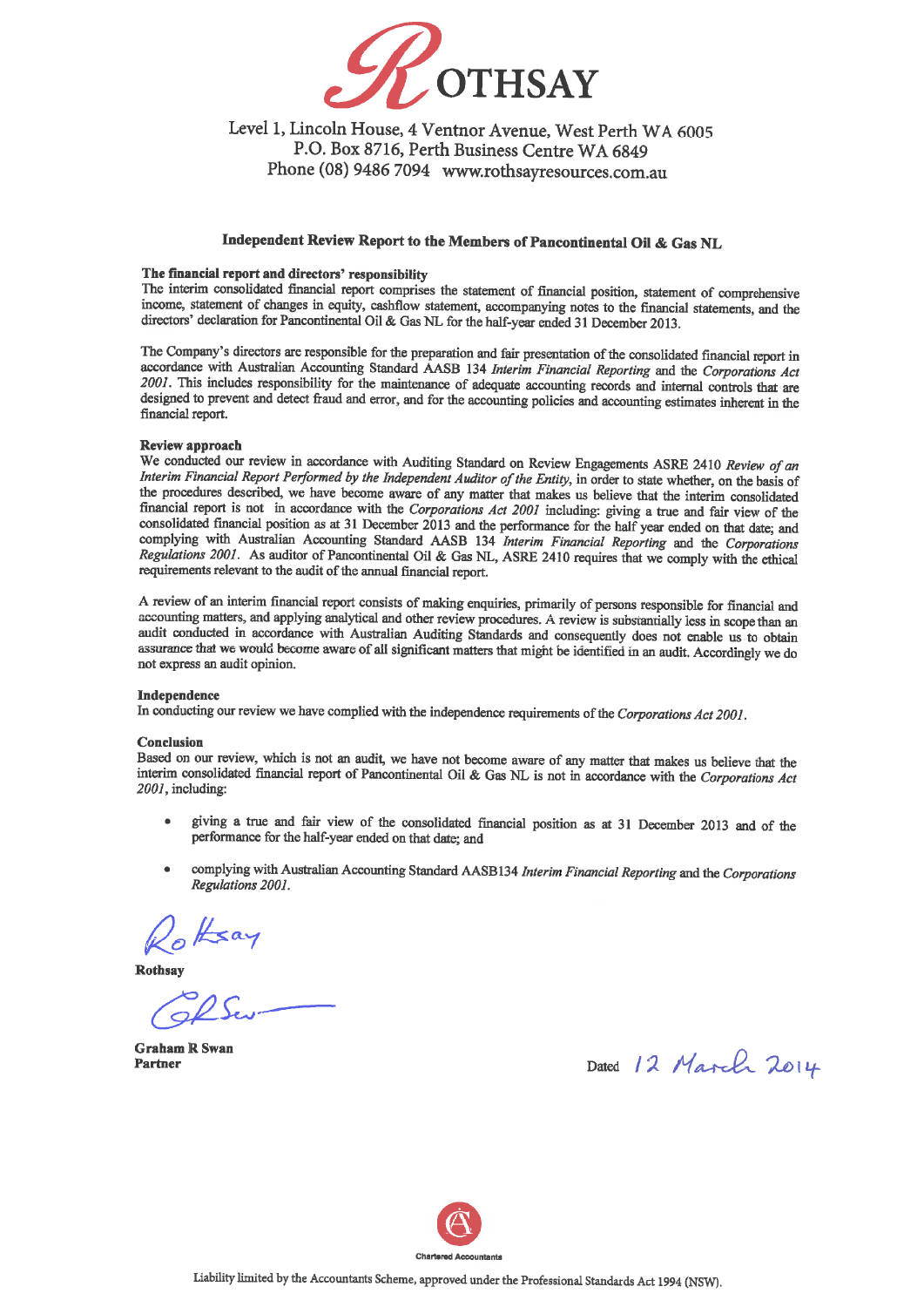# **Directors' Declaration For The Half-Year Ended 31 December 2013**

The Directors declare that:

- (a) The attached Financial Statements and Notes thereto comply with Accounting Standards;
- (b) The attached Financial Statements and Notes thereto give a true and fair view of the financial position and performance of the consolidated entity;
- (c) In the Directors' opinion, the attached Financial Statements and Notes thereto are in accordance with the Corporations Act, 2001; and
- (d) In the Directors' opinion, there are reasonable grounds to believe that Pancontinental Oil & Gas NL will be able to pay its debts as and when they become due and payable.

This declaration is made in accordance with a Resolution of the Directors pursuant to section 303(5) of the Corporations Act, 2001.

On behalf of the Directors

E.a. Myers

E A Myers Director PERTH, 12<sup>th</sup> day of March 2014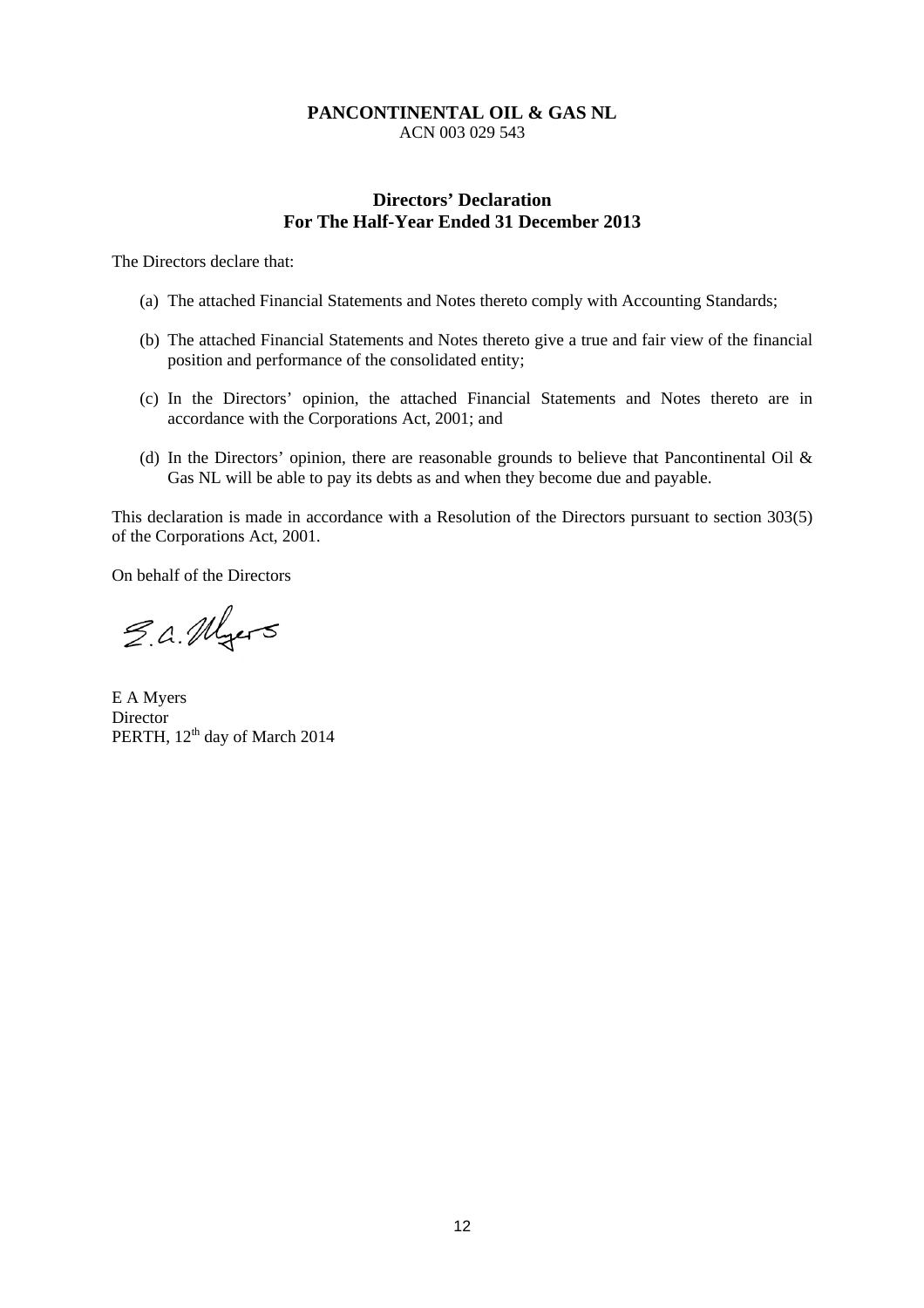# **Condensed Consolidated Statement of Comprehensive Income For the Half-Year Ended 31 December 2013**

| <b>Continuing Operations</b>                                                  | <b>Note</b> | <b>Half-Year</b><br><b>Ended</b><br>31-Dec-13 | <b>Half-Year</b><br><b>Ended</b><br>31-Dec-12 |
|-------------------------------------------------------------------------------|-------------|-----------------------------------------------|-----------------------------------------------|
|                                                                               |             | \$                                            | \$                                            |
| <b>Operating Activities</b>                                                   |             |                                               |                                               |
| Depreciation                                                                  |             | (744)                                         | (851)                                         |
| Director remuneration and benefits expense                                    |             | (230, 117)                                    | (278, 768)                                    |
| Audit fees                                                                    |             | (4,500)                                       | (4,500)                                       |
| Generative exploration expenditure                                            |             | (8,855,174)                                   | (12, 526)                                     |
| Annual report costs                                                           |             | (7,770)                                       | (16,591)                                      |
| ASX fees                                                                      |             | (39, 433)                                     | (54,004)                                      |
| Administration, accounting and secretarial fees                               |             | (159, 685)                                    | (151, 546)                                    |
| Insurance                                                                     |             | (22, 784)                                     | (1,566)                                       |
| Legal fees                                                                    |             | (27, 576)                                     | (16, 420)                                     |
| Share registry costs                                                          |             | (13,584)                                      | (42, 625)                                     |
| Rent and outgoings                                                            |             | (48,610)                                      | (40,280)                                      |
| Travel                                                                        |             | (87, 871)                                     | (50,079)                                      |
| Other                                                                         |             | (169, 915)                                    | (157, 605)                                    |
| <b>Total Operating Activities</b>                                             |             | (9,667,763)                                   | (827,361)                                     |
|                                                                               |             |                                               |                                               |
| <b>Financing Activities</b>                                                   |             |                                               |                                               |
| Financing income                                                              |             | 907,704                                       | 545,395                                       |
| Financing expenses                                                            |             | (6,621)                                       | (192, 869)                                    |
| <b>Total Financing Activities</b>                                             |             | 901,083                                       | 352,526                                       |
| Profit/(Loss) before Income Tax Expense                                       |             | (8,766,680)                                   | (474, 835)                                    |
| <b>Income Tax Expense</b>                                                     |             |                                               |                                               |
| Profit/(Loss) for the Period                                                  |             | (8,766,680)                                   | (474, 835)                                    |
| <b>Other Comprehensive Income /(Loss)</b>                                     |             |                                               |                                               |
| Other comprehensive income                                                    |             |                                               |                                               |
| Other Comprehensive Income/(Loss) for the Period,<br><b>Net of Income Tax</b> |             |                                               |                                               |
|                                                                               |             |                                               |                                               |
| <b>Total Comprehensive Income/(Loss) for the Period</b>                       |             | (8,766,680)                                   | (474, 835)                                    |
|                                                                               |             |                                               |                                               |
| Basic Loss per share (cents per share)                                        | 5           | (0.76)                                        | (0.04)                                        |
| Diluted loss per share (cents per share)                                      |             | (0.76)                                        | (0.04)                                        |

The above Condensed Consolidated Statement of Comprehensive Income should be read in conjunction with the accompanying Notes.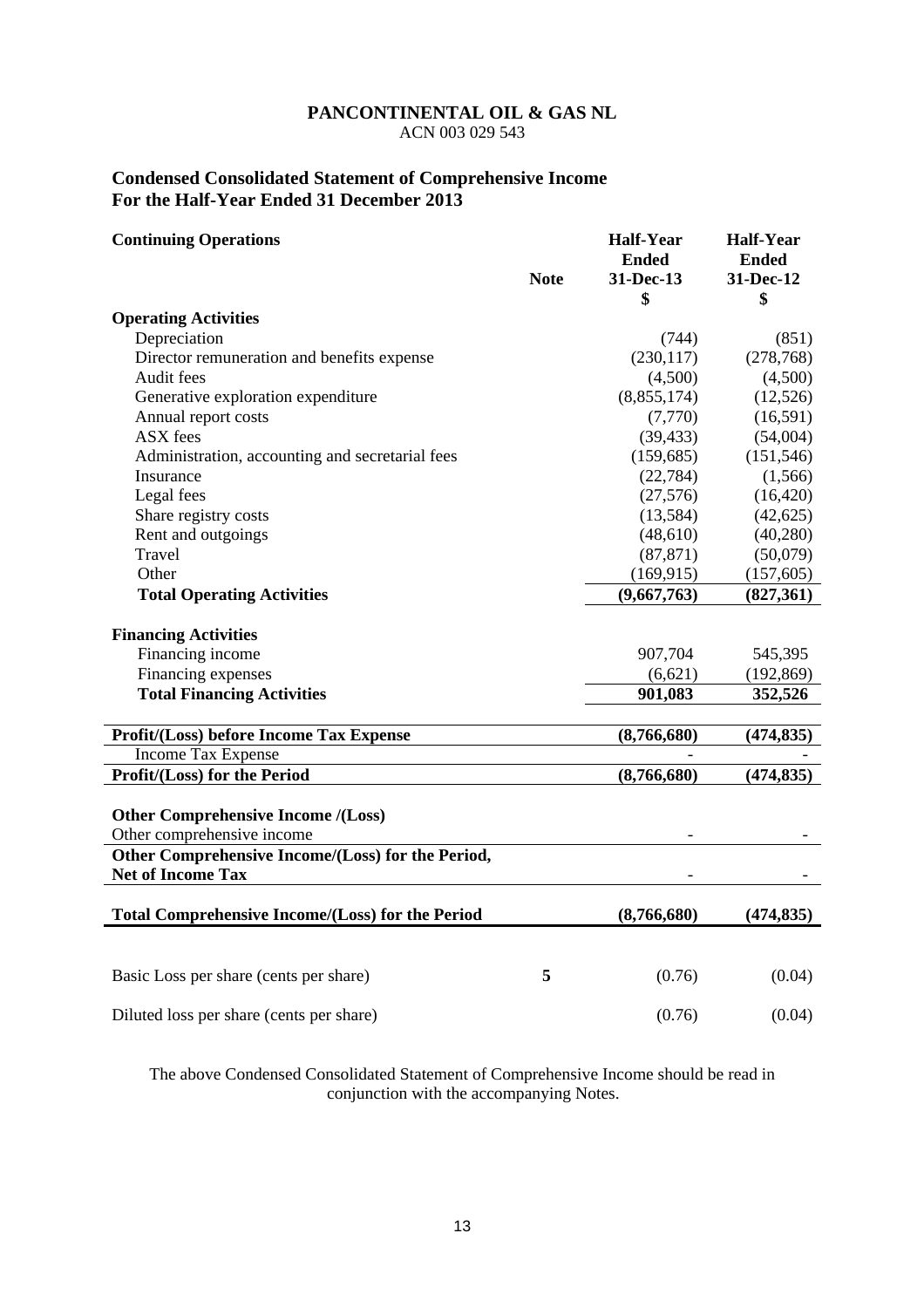# **Condensed Consolidated Statement of Financial Position As at 31 December 2013**

|                                                 | <b>Note</b>    | <b>Half-Year</b><br><b>Ended</b><br>31-Dec-13<br>\$ | <b>Annual</b><br><b>Report</b><br>30-Jun-13<br>\$ |
|-------------------------------------------------|----------------|-----------------------------------------------------|---------------------------------------------------|
| <b>Current Assets</b>                           |                |                                                     |                                                   |
| Cash and cash equivalents                       | 3              | 34,481,376                                          | 33,821,848                                        |
| Trade and other receivables                     |                | 22,806                                              | 1,930,056                                         |
| <b>Total Current Assets</b>                     |                | 34,504,182                                          | 35,751,904                                        |
| <b>Non-Current Assets</b>                       |                |                                                     |                                                   |
| Plant and equipment                             |                | 2,060                                               | 2,804                                             |
| Deferred exploration and evaluation expenditure |                | 31,489,433                                          | 38,938,195                                        |
| <b>Total Non-Current Assets</b>                 |                | 31,491,493                                          | 38,940,999                                        |
| <b>Total Assets</b>                             |                | 65,995,675                                          | 74,692,903                                        |
| <b>Current Liabilities</b>                      |                |                                                     |                                                   |
| Trade and other payables                        |                | 190,718                                             | 121,266                                           |
| <b>Total Current Liabilities</b>                |                | 190,718                                             | 121,266                                           |
| <b>Total Liabilities</b>                        |                | 190,718                                             | 121,266                                           |
| <b>Net Assets</b>                               |                | 65,804,957                                          | 74,571,637                                        |
| <b>Equity</b>                                   |                |                                                     |                                                   |
| Contributed equity                              | 4              | 99,411,998                                          | 99,411,998                                        |
| <b>Reserves</b>                                 |                | 345,179                                             | 345,179                                           |
| <b>Accumulated losses</b>                       | $\overline{2}$ | (33,952,220)                                        | (25, 185, 540)                                    |
| <b>Total Equity</b>                             |                | 65,804,957                                          | 74,571,637                                        |

The above Condensed Consolidated Statement of Financial Position should be read in conjunction with the accompanying notes.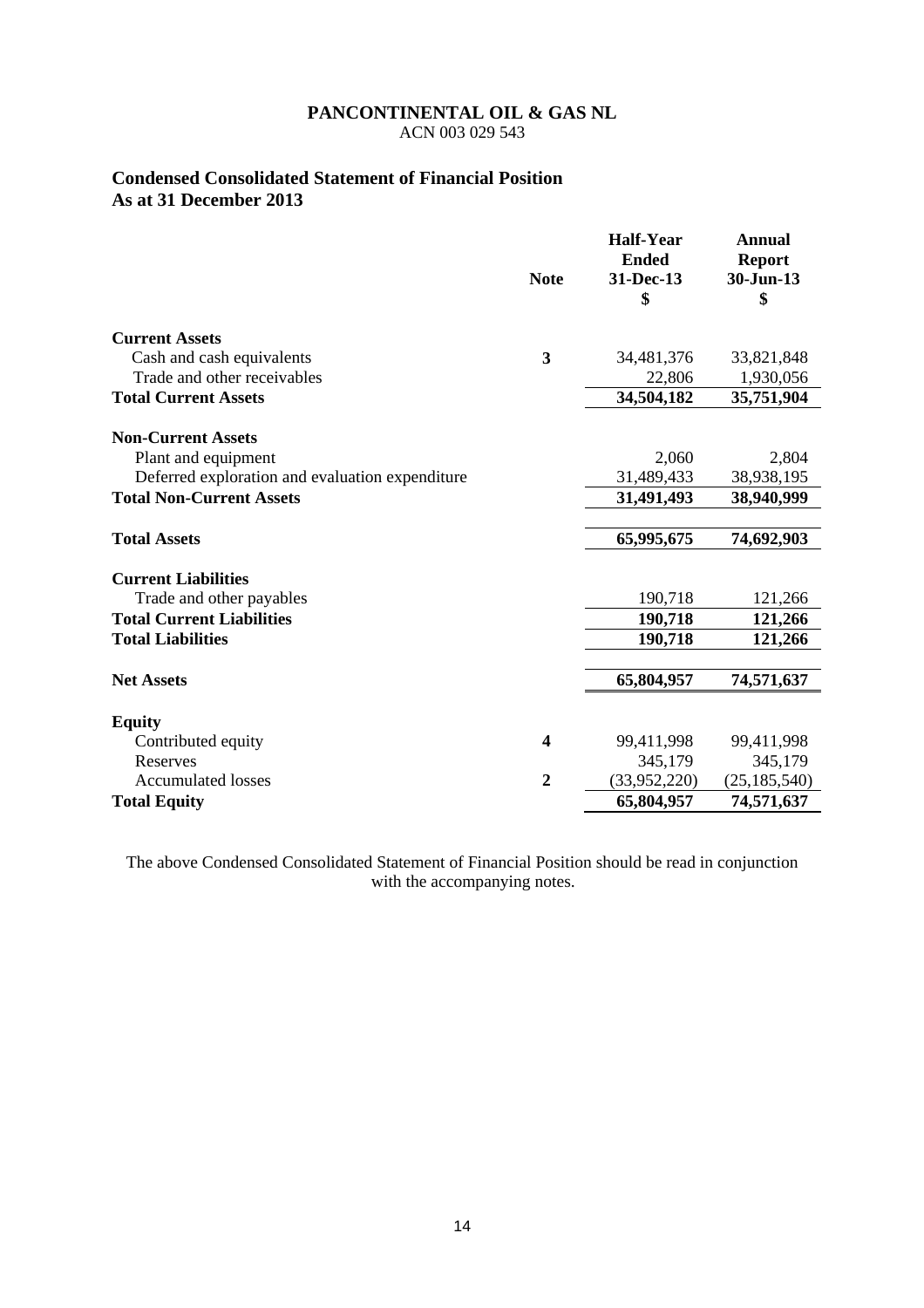# **Consolidated Statement of Changes in Equity For the Half-Year ended 31 December 2013**

| <b>Consolidated</b>                | <b>Share</b><br>Capital | <b>Retained</b><br><b>Earnings</b> | Option<br><b>Reserve</b> | <b>Total</b><br><b>Equity</b> |
|------------------------------------|-------------------------|------------------------------------|--------------------------|-------------------------------|
|                                    |                         |                                    | \$                       |                               |
| Balance at 1 July 2012             | 95,132,106              | (24, 630, 494)                     | 298,956                  | 70,800,568                    |
| Profit or loss                     |                         | (474, 835)                         |                          | (474, 835)                    |
| Other comprehensive income/(loss)  |                         |                                    |                          |                               |
| Shares issued (net of costs)       | 4,279,892               |                                    |                          | 4,279,892                     |
| Share options                      |                         | 107,776                            | 46,224                   | 154,000                       |
| <b>Balance at 31 December 2012</b> | 99,411,998              | (24, 997, 553)                     | 345,180                  | 74,759,625                    |
|                                    |                         |                                    |                          |                               |
| Balance at 1 July 2013             | 99,411,998              | (25, 185, 540)                     | 345,179                  | 74,571,637                    |
| Profit or loss                     |                         | (8,766,680)                        |                          | (8,766,680)                   |
| Other comprehensive income/(loss)  |                         |                                    |                          |                               |
| Shares issued (net of costs)       |                         |                                    |                          |                               |
| Share options                      |                         |                                    |                          |                               |
| <b>Balance at 31 December 2013</b> | 99,411,998              | (33,952,220)                       | 345,179                  | 65,804,957                    |

The above Consolidated Statement of Changes in Equity should be read in conjunction with the accompanying notes.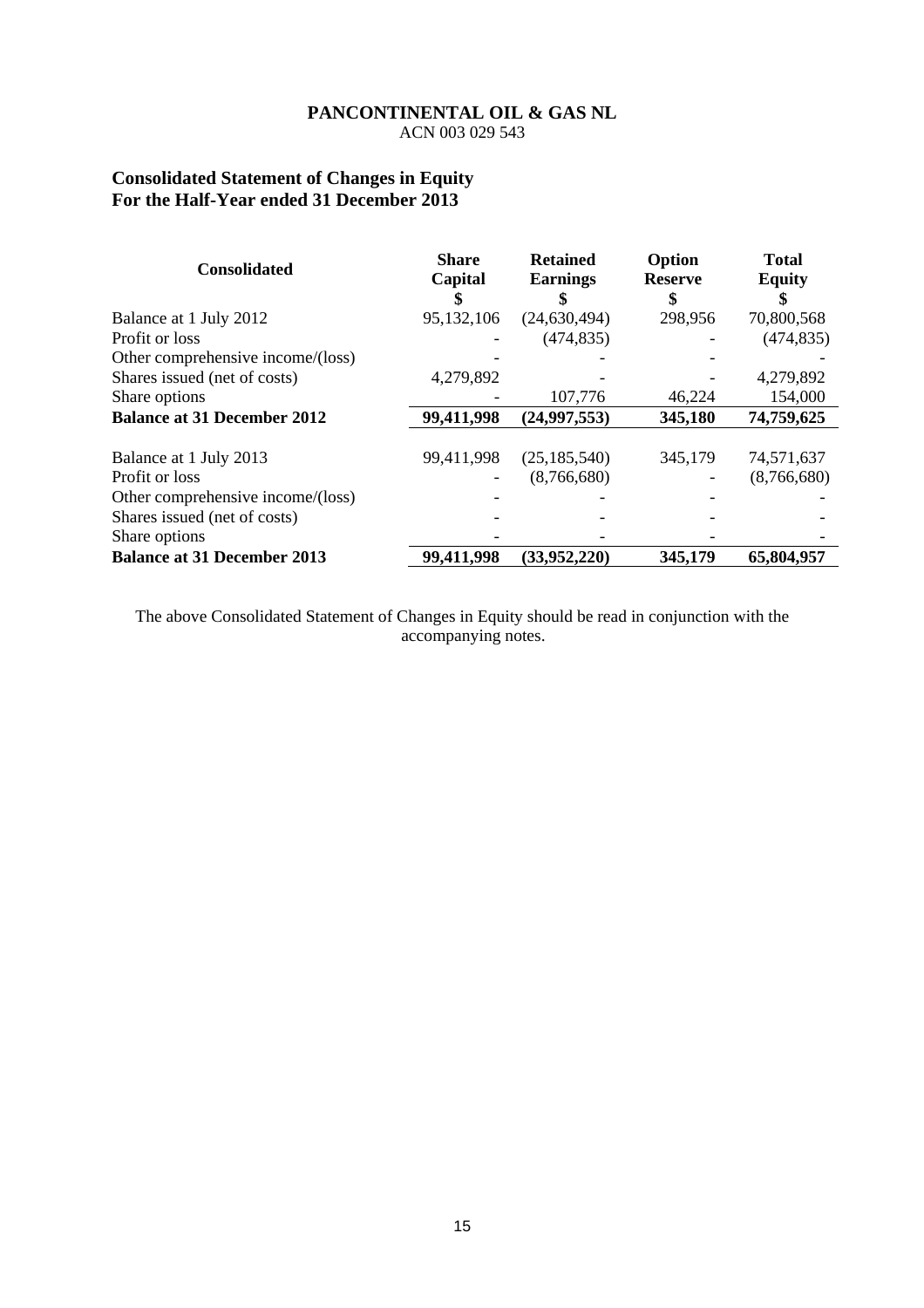ACN 003 029 543

# **Consolidated Statement of Cash Flows For The Half-Year Ended 31 December 2013**

|                                                            | <b>Half-Year</b> | <b>Half-Year</b> |
|------------------------------------------------------------|------------------|------------------|
|                                                            | <b>Ended</b>     | <b>Ended</b>     |
|                                                            | 31-Dec-13        | 31-Dec-12        |
|                                                            | \$               | \$               |
| <b>Cash Flows from Operating</b>                           |                  |                  |
| Payments to suppliers and employees                        | (911, 447)       | (932, 431)       |
| Interest received                                          | 907,704          | 545,395          |
| Other (Refund of Joint Venture Contributions)              | 2,266,032        | 2,173,171        |
| <b>Net Cash from Operating Activities</b>                  | 2,262,289        | 1,786,135        |
| <b>Cash Flows from Investing</b>                           |                  |                  |
| Acquisition of plant $&$ equipment                         |                  | (794)            |
| <b>Exploration</b> expenditure                             | (1,598,734)      | (12,814,494)     |
| <b>Net Cash from Investing Activities</b>                  | (1,598,734)      | (12, 815, 288)   |
| <b>Cash Flows from Financing</b>                           |                  |                  |
| Issue of shares                                            |                  | 4,267,344        |
| <b>Net Cash from Financing Activities</b>                  |                  | 4,267,344        |
| Net Increase (Decrease) In Cash and Cash Equivalents       | 663,555          | (6,761,809)      |
| Cash and Cash Equivalents at beginning of Half-Year 1 July | 33,821,848       | 47,722,233       |
| Exchange rate adjustments                                  | (4,027)          | 3,395            |
| Cash and Cash Equivalents at end of Half-Year              | 34,481,376       | 40,963,819       |

The above Consolidated Statement of Cash Flows should be read in conjunction with the accompanying notes.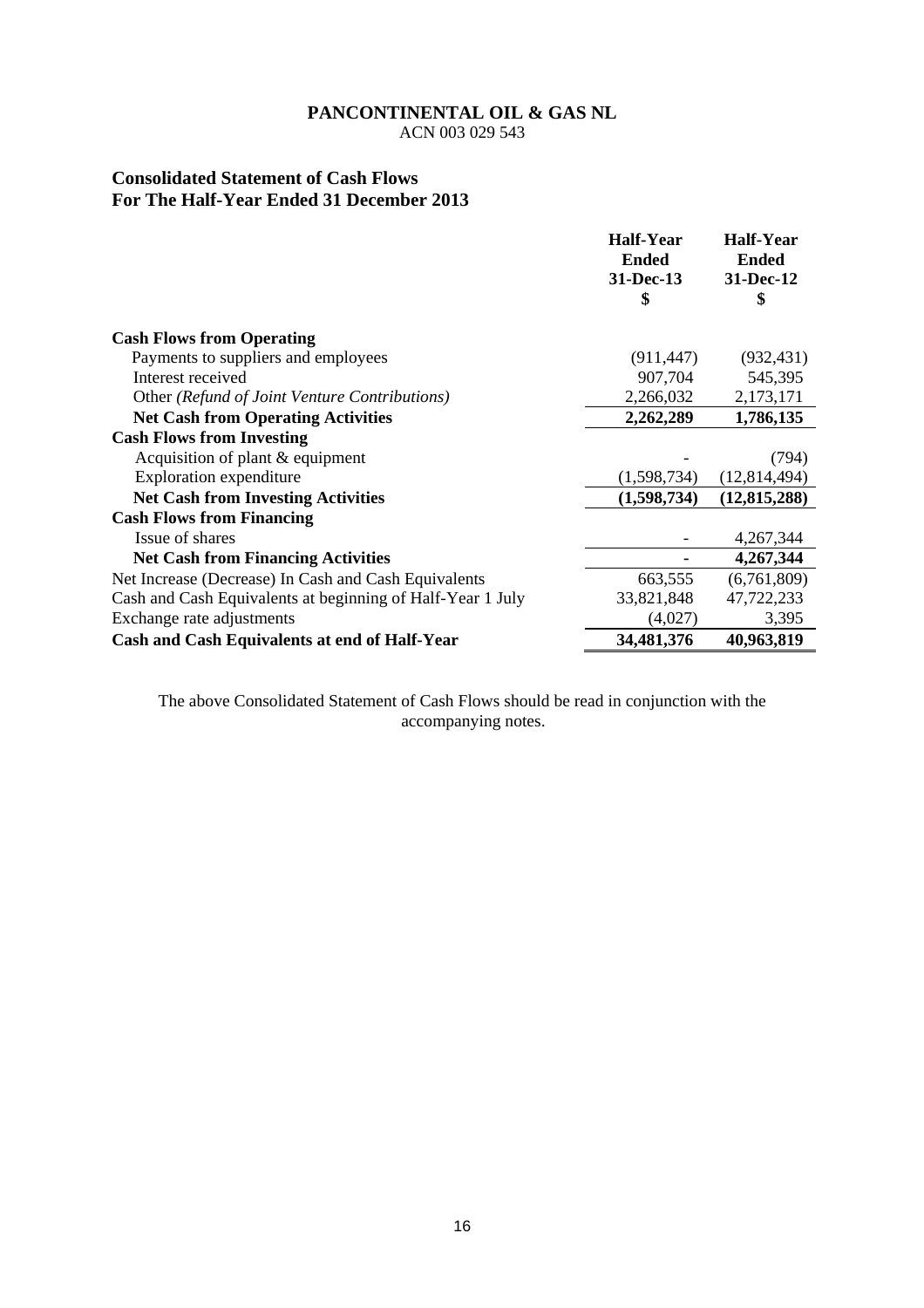ACN 003 029 543

## **Notes to the Financial Statements For the Half-Year ended 31 December 2013**

#### **1. Basis of Preparation of Half-Year Financial Statements**

This general purpose financial report for the Half-Year ended 31 December 2013 has been prepared in accordance with the Corporations Act 2001 and Accounting Standard AASB 134: Interim Financial Reporting. This Half-Year Report does not include all the notes of the type normally included in an annual financial report. Accordingly, this report should be read in conjunction with the Annual Report for the year ended 30 June 2013 and public announcements made by Pancontinental Oil & Gas NL during the Half-Year in accordance with any continuous disclosure obligations arising under the Corporations Act, 2001.

The accounting policies have been consistently applied to all the periods presented, unless otherwise stated.

#### *Principles of Consolidation*

The consolidated financial statements are those of the consolidated entity, comprising Pancontinental Oil & Gas NL and the companies it controlled from time to time during the half-year and at balance date.

Information from the financial statements of subsidiaries is included from the date the parent company obtains control until such time as control ceases. Where there is loss of control of a subsidiary, the consolidated financial statements include the results for that part of the reporting period during which the company had control. All intercompany balances and transactions, including unrealised profits arising from intra group transactions, have been eliminated in full.

#### *Cash*

Cash and cash equivalents includes cash on hand, deposits held at call with financial institutions, other short term, highly liquid investments with original maturities of three months or less that are readily convertible to known amounts of cash and which are subject to an insignificant risk of changes in value.

#### *Taxation*

The Company has not brought to account the estimated future income tax benefits attributable to tax losses and temporary differences as a deferred tax asset, as it is not yet considered probable that future taxable profit will be available for utilisation.

#### *Impairment of Assets*

The recoverable amount of an asset is determined as the higher of net selling price and value in use. Plant and equipment is carried at cost less accumulated depreciation and any accumulated impairment losses (the cost method). The fair value of plant and equipment, as determined by reference to observable prices, is not materially different to the carrying amount.

#### *Capitalisation of Exploration and Evaluation Costs*

The Company complies with AASB 6 *Exploration for and Evaluation of Mineral Resources*. Costs arising from exploration and evaluation activities are carried forward provided such costs are expected to be recouped through successful development, or by sale, or where exploration and evaluation activities have not, at reporting date, reached a stage to allow reasonable assessment regarding the existence of economically recoverable reserves.

Costs carried forward in respect of an area that is abandoned are written off in the year which the decision to abandon is made.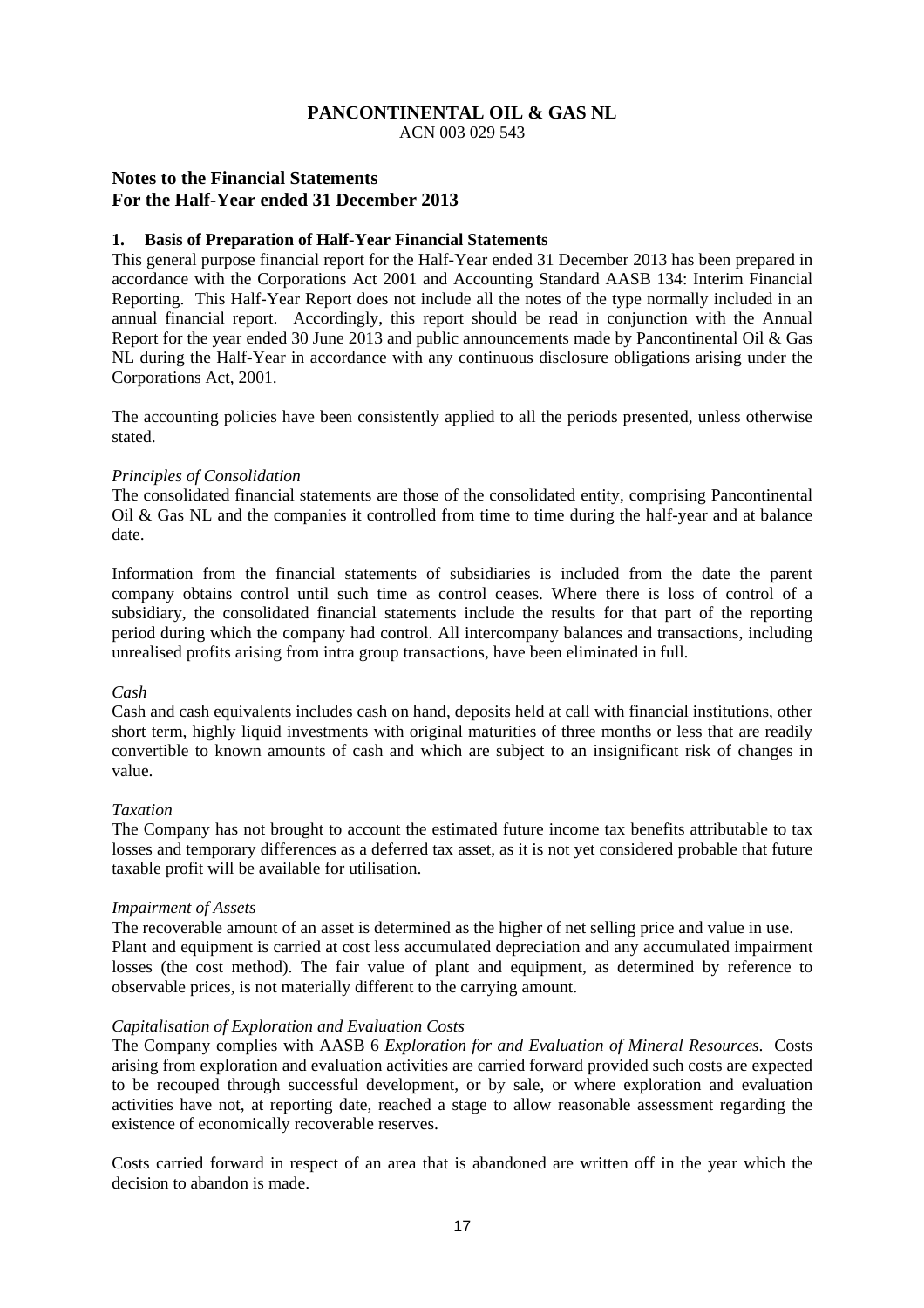ACN 003 029 543

# **Notes to the Financial Statements For the Half-Year ended 31 December 2013**

#### **1. Basis of Preparation of Half-Year Financial Statements Continued**

#### *Significant Accounting Policies & Changes in Accounting Policies*

The accounting policies applied by the consolidated entity in this consolidated interim financial report are the same as those applied by the consolidated entity in its consolidated financial report as at and for the year ended 30 June 2013.

In the half-year ended 31 December 2013, the Group has reviewed all of the new and revised Standards and Interpretations issued by the AASB that are relevant to its operations and effective for annual reporting periods beginning on or after 1 July 2013.

It has been determined by the Group that there is no impact, material or otherwise, of the new and revised Standards and Interpretations on its business and, therefore, no change is necessary to Group accounting policies.

The Group has also reviewed all new Standards and Interpretations that have been issued but are not yet effective for the half-year ended 31 December 2013. As a result of this review the Group has determined that there is no impact, material or otherwise, of the new and revised Standards and Interpretations on its business and, therefore, no change necessary to Group accounting policies.

### **2. Accumulated Losses**

|                                                                                                                                                                          | <b>Half-Year</b><br><b>Ended</b><br>31-Dec-13<br>\$ | Half-Year<br><b>Ended</b><br>31-Dec-12<br>\$ |
|--------------------------------------------------------------------------------------------------------------------------------------------------------------------------|-----------------------------------------------------|----------------------------------------------|
| Loss from ordinary activities after related income tax expense<br>Accumulated profits (losses) brought forward<br>Adjustment from options (options vesting and expiring) | (8,766,680)<br>(25, 185, 540)                       | (474, 835)<br>(24, 630, 494)<br>107,776      |
| Accumulated profits (losses) at end of Half-Year                                                                                                                         | (33,952,220)                                        | (24, 997, 553)                               |
| 3.<br><b>Reconciliation of Cash</b>                                                                                                                                      |                                                     |                                              |
| Cash at the end of the Half-Year as shown in the Statement of<br>Cash Flows is reconciled to the related items in the Financial<br>Statements as follows:                | 31-Dec-13<br>\$                                     | 30-Jun -13<br>\$                             |
| Deposits $-$ at call<br>Deposits $-$ security<br>Cash on hand and at bank                                                                                                | 32,042,067<br>2,288,112<br>151,197                  | 31,396,462<br>2,288,112<br>137,274           |
| <b>Cash and Equivalents at 31 December 2013</b>                                                                                                                          | 34,481,376                                          | 33,821,848                                   |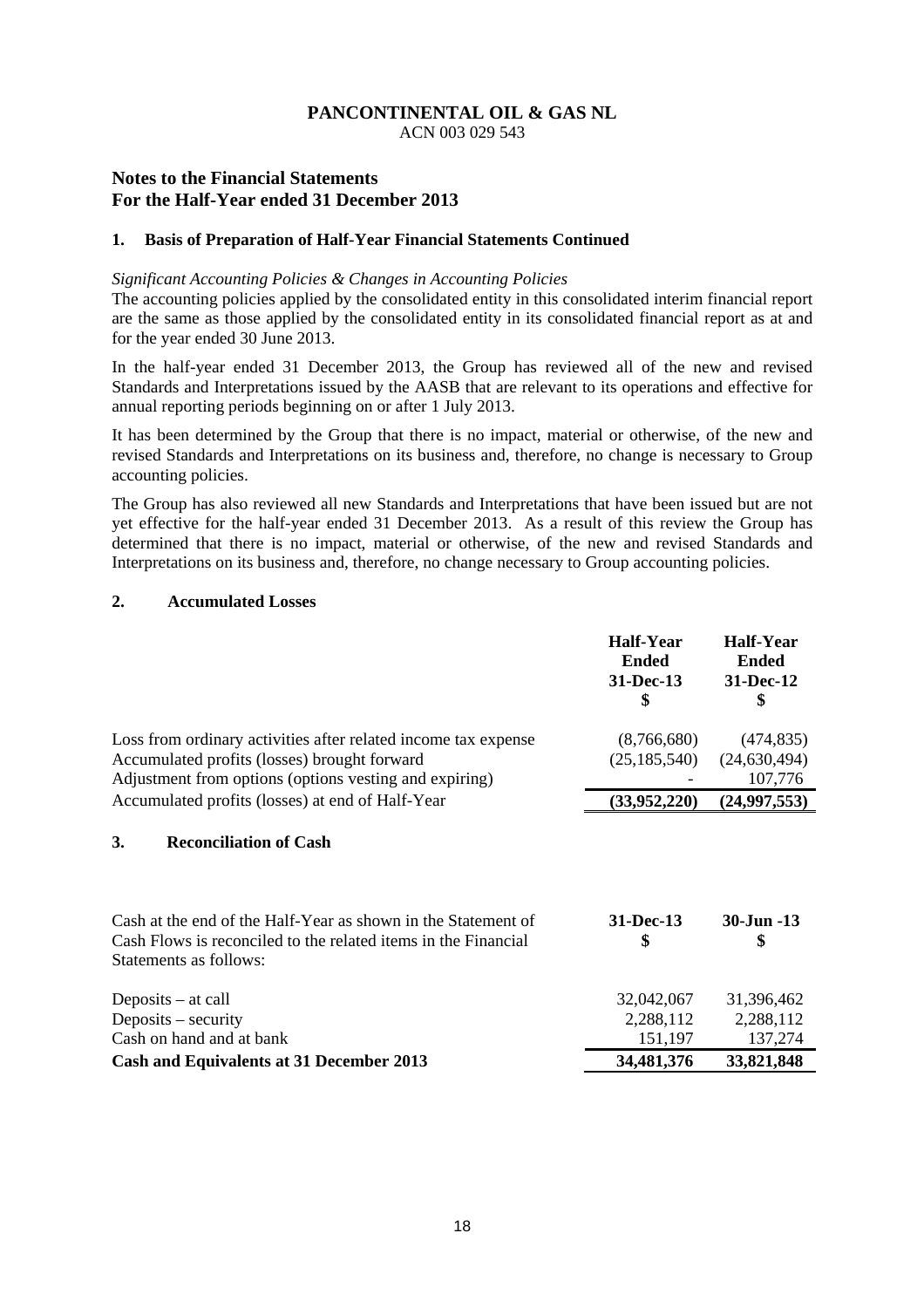ACN 003 029 543

# **Notes to the Financial Statements For the Half-Year ended 31 December 2013**

## **4. Issued and Quoted Securities at end of current Half-Year**

| <b>Category of Securities</b>                      | <b>Number</b><br><b>Issued</b> | <b>Number</b><br>Quoted |                 |               |
|----------------------------------------------------|--------------------------------|-------------------------|-----------------|---------------|
| Ordinary Shares at 30 June 2013:                   | 1,150,994,096                  | 1,150,994,096           |                 |               |
| Issued during Half-Year ended<br>31 December 2013: |                                |                         |                 |               |
|                                                    | 1,150,994,096                  | 1,150,994,096           |                 |               |
|                                                    |                                |                         | <b>Exercise</b> | <b>Expiry</b> |
| Options at beginning of the Half-<br>Year          |                                |                         |                 |               |
|                                                    | 2,250,000                      |                         | \$0.13          | 28 Nov 14     |
|                                                    | 2,750,000                      |                         | \$0.12          | 29 Nov 16     |
|                                                    | 5,000,000                      |                         |                 |               |
| Issued during the Half-Year                        |                                |                         |                 |               |
|                                                    |                                |                         | \$0.00          | 29 Nov 16     |
|                                                    |                                | ۰                       |                 |               |
| Exercised during the Half-Year                     |                                |                         |                 |               |
|                                                    |                                |                         | \$0.00          | 28 Nov 12     |
|                                                    |                                | ۰                       |                 |               |
| Options at end of the Half-Year                    |                                |                         |                 |               |
|                                                    | 2,250,000                      |                         | \$0.13          | 28 Nov 14     |
|                                                    | 2,750,000                      |                         | \$0.12          | 29 Nov 16     |
|                                                    | 5,000,000                      | ۰                       |                 |               |

# **5. Earnings per Share**

|                                                                                         | Half-Year<br><b>Ended</b><br>31-Dec-13 | Half-Year<br>Ended<br>31-Dec-12 |
|-----------------------------------------------------------------------------------------|----------------------------------------|---------------------------------|
| Basic earnings per share - cents                                                        | (0.76)                                 | (0.04)                          |
| Diluted earnings per share is not materially different from Basic<br>earnings per share | (0.76)                                 | (0.04)                          |
| The weighted average number of ordinary shares outstanding                              |                                        |                                 |
| during the Half-Year used in the calculation of basic earnings<br>per share             | 1,150,994,096                          | 1,133,678,204                   |

# **6. Segmental Information**

The Company operates in Australian and African regions, however internal reporting is conducted on an entity wide basis.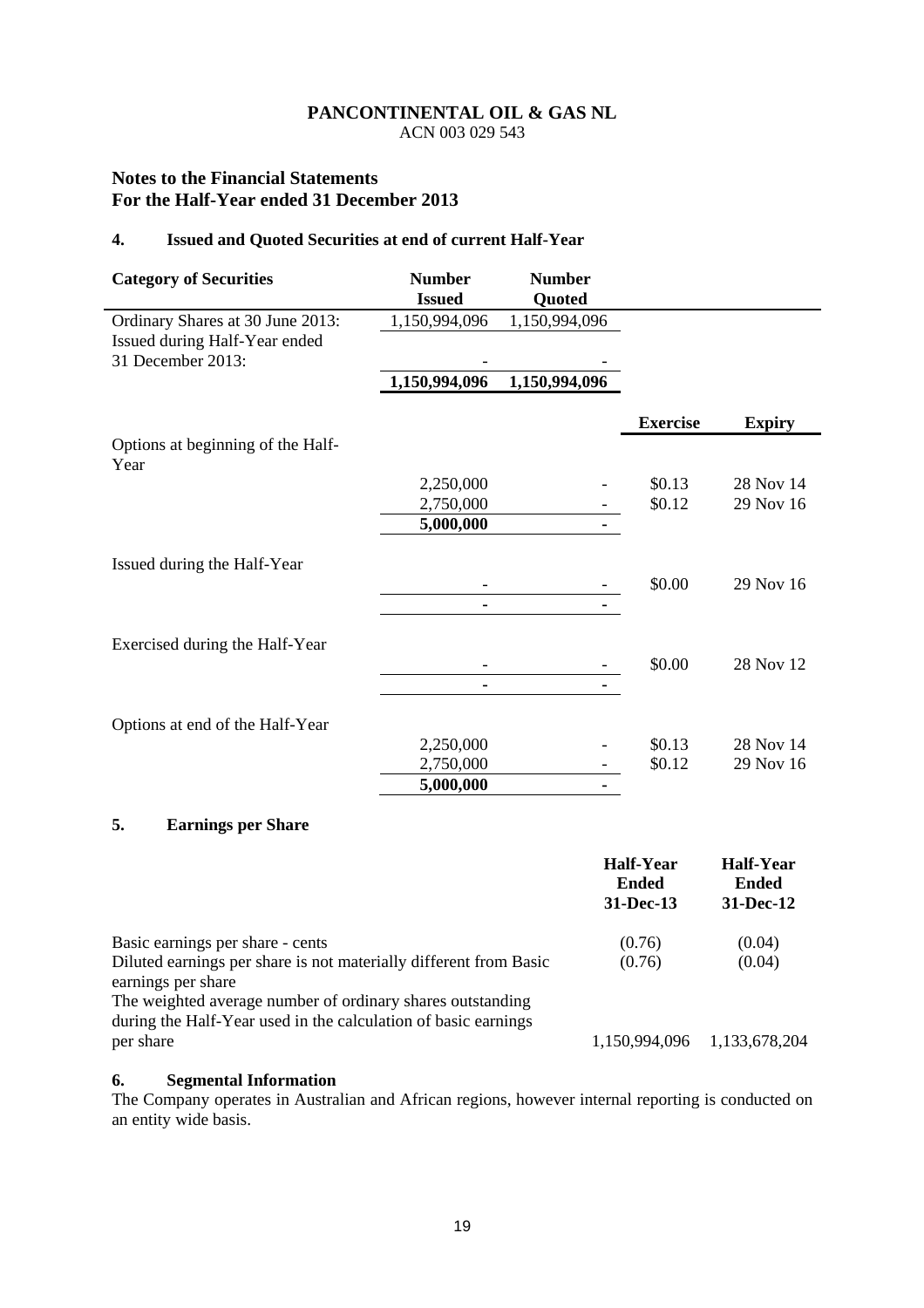ACN 003 029 543

# **Notes to the Financial Statements For the Half-Year ended 31 December 2013**

#### **7. Subsequent Events**

### **Kenya L6**

The Company entered a farm-in agreement for the onshore portion of Kenyan exploration area Block L6 in the Lamu Basin. Block L6 is partly onshore and partly offshore. Under the terms agreed with farminee Milio E&P Limited and Milio International the current joint venture parties including Pancontinental will be fully funded through drilling and testing an onshore exploration well in Block L6 with an expected spud date in early 2015.

In addition, before the well, the current joint venture parties will be fully funded through the acquisition, processing and interpretation of a regional 1,000km of 2D seismic survey aimed to confirm at least three prospects as drilling targets. The seismic programme is expected to commence in April 2014.

In consideration of Milio funding that work, Milio will earn a sixty percent (60%) Participating Interest in the onshore portion of Block L6. Milio will not earn any interest in the offshore portion of Block L6. Milio will become the Operator of the onshore portion and FAR will remain the Operator of the offshore portion of the Block.

Under the agreement Pancontinental will retain a 16% working interest in the onshore part of Block L6.

### **Kenya L8**

On 21 January 2014, the Production Sharing Contract for Kenya Block L8 expired. Negotiations for a new Production Sharing Contract over the Block are ongoing.

### **Kenya L10A**

In early January 2014, Exploration Well Sunbird-1 commenced drilling in licence area L10A offshore Kenya. The Sunbird-1 well is planned to take 50 to 60 days to drill to 3,000m below sea level, with an option to extend to 3,700m. The well is managed by the L10A Joint Venture operator BG Group, using the drillship Deepsea Metro 1.

### **Namibia EL 0037**

On 17 January 2014, the Company advised that a 3D seismic survey had commenced in Licence area EL 0037 offshore Namibia. The 3D acquisition will be of approximately of 3,000 sq km and a second acquisition phase will cover approximately 1,000 km of 2D data. The total acquisition is expected take up to 120 days. The survey is managed by the EL0037 Joint Venture operator Tullow Oil, using the seismic acquisition vessel Polarcus Asima.

Apart from the above, no matters or circumstances have arisen since the end of the Half-Year which significantly affected or may significantly affect the operations of the Consolidated Entity, the results of the Consolidated Entity, or the state of affairs of the Consolidated Entity as reported to the Half-Year ended 31 December 2013.